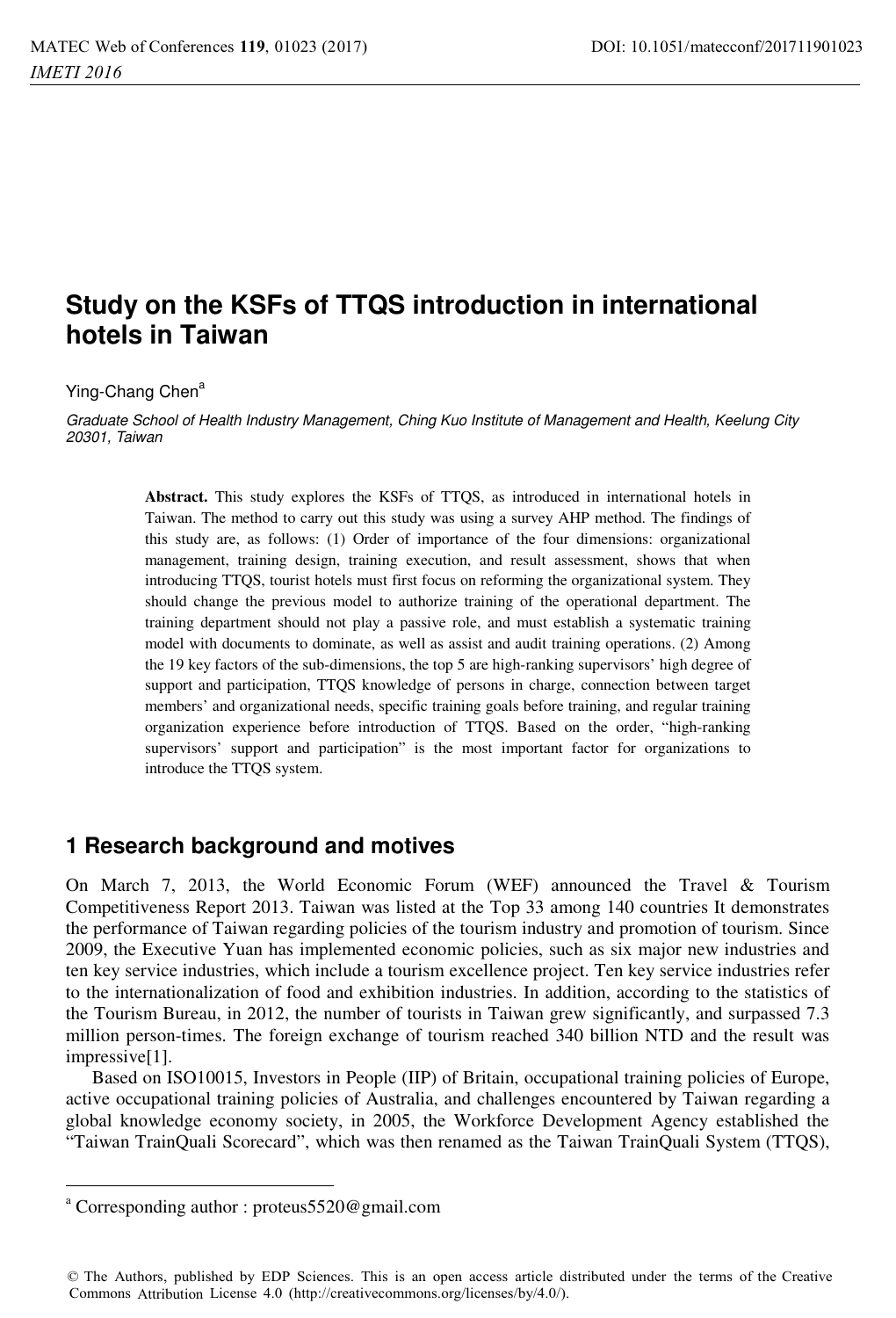in order to match the training management of enterprises, organizations, and training institutions in Taiwan, enhance the connection between training quality and the world, reinforce the professional competence of human resources training and development of the service industry, and strengthening labor force and national competitiveness. However, regarding the type of industry, in 2012, only 7 international hotels applied for the project. This demonstrates that few tourist hotels participated in and passed evaluation.

The research purposes are shown, as follows:

- 1. To recognize previous educational training and motivation to introduce TTQS in international hotels.
- 2. To analyze KSFs of TTQS introduced in international hotels.
- 3. To construct items of KSFs of TTQS introduced in international hotels.
- 4. To decide the relative weights of KSFs of TTQS introduced in international hotels.

## **2 Literature review**

#### **2.1 Educational training system of international hotels**

In recent years, the development of international hotels is vigorous, thus, the labor force must increase in order to balance supply and demand in the labor market. International hotels in the past encountered various problems, such as, a lack of a labor force, a high turnover rate, and employees' poor performance, most of which was due to poor human resources development, meaning they should improve the practice of educational training[2]. Some scholars have suggested that currently, educational training of international hotels is mostly based on apprenticeships, where experienced employees instruct freshmen or offer courses designed for the immediate issues of business development. These courses are not regular and are not necessarily in demand by employees in different departments[3]. However, complete pre-service training and on-the-job training will enhance employees' work efficiency, facilitate increased competence to become medium and high-ranking supervisors, lower work stress, and help employees develop careers. Therefore, systematic educational training should be designed by such systems[4].

Educational training in enterprises must be based on the effectiveness of output, and evaluation of educational training is the most common method to recognize overall training results. There are two main purposes: one is to continuously improve training processes and effects, and the other is to serve as reference for training decision-making. Assessment of training performance is a circular system with dimensions and steps. The purpose is to thoroughly recognize and reference current affairs to adjust previous methods in order to respond to changes of future markets and continuously pursue maximum effectiveness of educational training in enterprises[5]. According to research in recent years, educational training in hotels is based on employees' organizational commitment, and it considers the effects of employees' emotions and affections. Hence, educational training in hotels can be regarded as a multi-dimensional framework, including training motivation, training acquisition, training benefit, and training support. The results demonstrated that all such measures positively influence organizational commitment[6].

#### **2.2 TTQS (Talent Quality-management System)**

Vocational training enhances the number of courses and strengthens training quality. In Britain, the policy of training quality assessment is based on the WTO ISO10015 system and Investment in People (IIP). Since 2005, in order to reinforce the quality and performance of occupational training, the Taiwanese government established the "Taiwan TrainQuali Scorecard" to enhance effective national human capital investment, and strengthen human resources competitiveness and the results of occupational training. In 2013, in order to enhance the overall organizational competence of occupational training units and increase talent development and investment, the original name was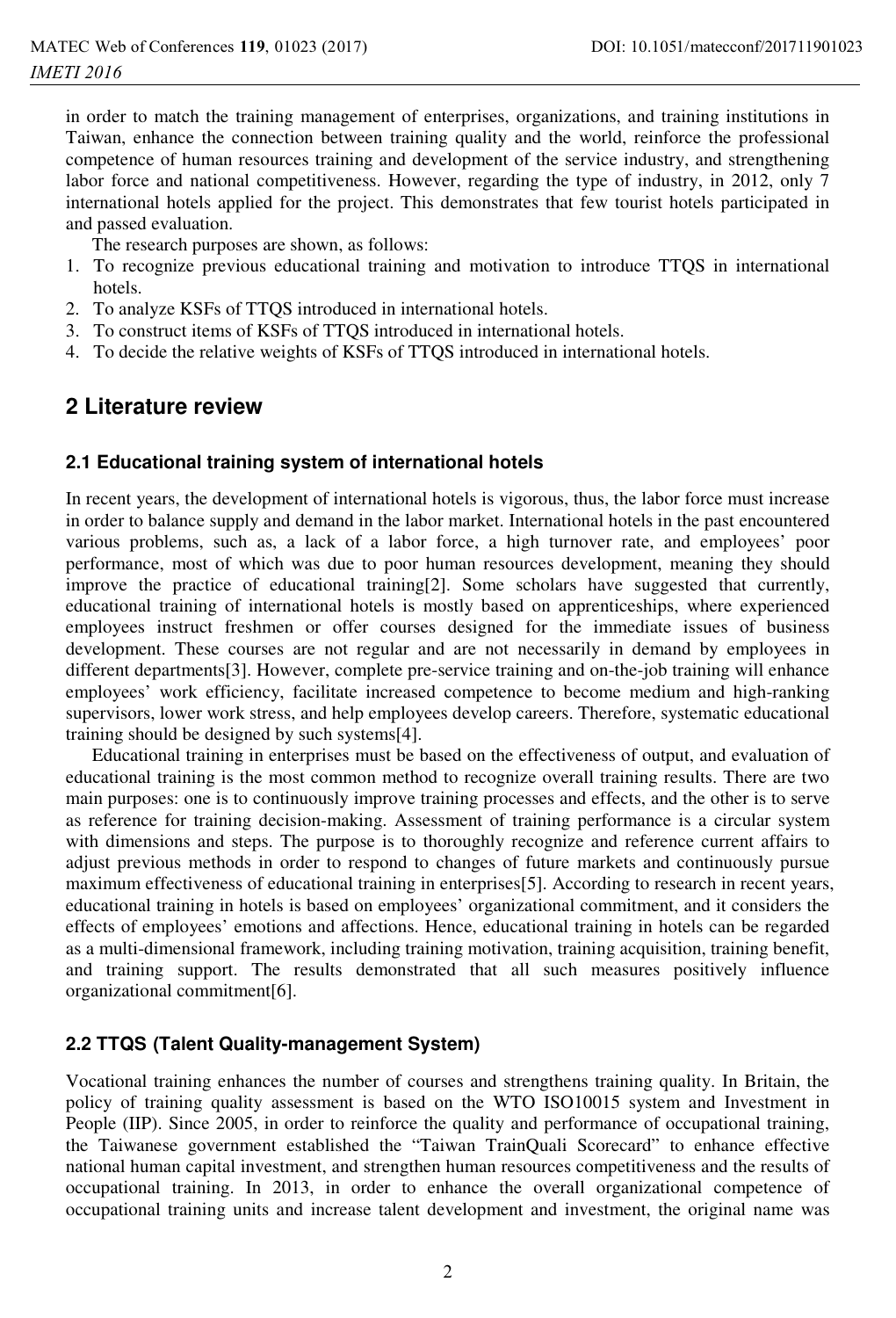changed to TTQS (Talent Quality-management System). TTQS was established upon ISO 10015 and IIP. The purpose is to enhance national talent capital and promote business and professional occupational training institutions. Hence, three objectives are developed: (1) corresponding assessment; (2) differential assessment; (3) connection between training performance and organizational development goals[7]. According to the three objectives, the TTQS classifies the training processes of PDCA of ISO 10015 into five circular and associated dimensions (see Figure 1). These five dimensions are Plan, Design, Do, Review, and Outcome (PDDRO). According to the research of scholars and the Business Training Network, the meanings of PDDRO are as shown in Figure 1[8-10].



**Figure 1**. Five circular dimensions of TTQS.

### **2.3 KSFs (Key Success Factors)**

KSFs appeared first in "Management Information Crisis", as published by Daniel in 1961. The success factors are defined, as follows: it is the work which should be excellent in order to be successful. Most industries have  $3\neg 6$  success factors, and in order to be successful, enterprises must have excellent performance in these key factors. Hence, key success concepts become the important principles of the design of an information system.

KSFs are usually adopted when studying the relationship between industrial characteristics and organizational strategy. Aaker (1984) suggested that KSFs are the most important competitive advantages, assets, and techniques of enterprises, and they can be the base of competition[11]. The advantages of successful enterprises must be based on the KSFs of the industry. When an enterprise controls the KSFs of an industry, it will establish sustainable competitive advantages. Therefore, once organizations master certain fields and achieve prominent competence in comparison to others, they will have relative success factors in industrial environment. According to the research of Alazmi and Zairi[3], for enterprises, satisfying result in certain fields will guarantee successful performance. These activities are KSFs. Brotherton, Heinhuis, Miller, and Modema (2002) suggested that in order to completely accomplish an objective, enterprise should first establish KSFs[12]. According to Eindt, Jeffcoate, and Chappell (2002), in limited fields, variables of satisfying results that guarantee organizational success are KSFs[13]. Based on the views of previous scholars, KSFs are the key factors that enterprises must consider during industrial analysis. Successful enterprises usually are advantageous in the fields of KSFs, and when they seize competitive advantages in industry, operations will be sustainable.

Based on the definitions of scholars and related literature review, Chen (2011) suggested the following characteristics of KSFs: (1) KSFs change with time; (2) KSFs are different for different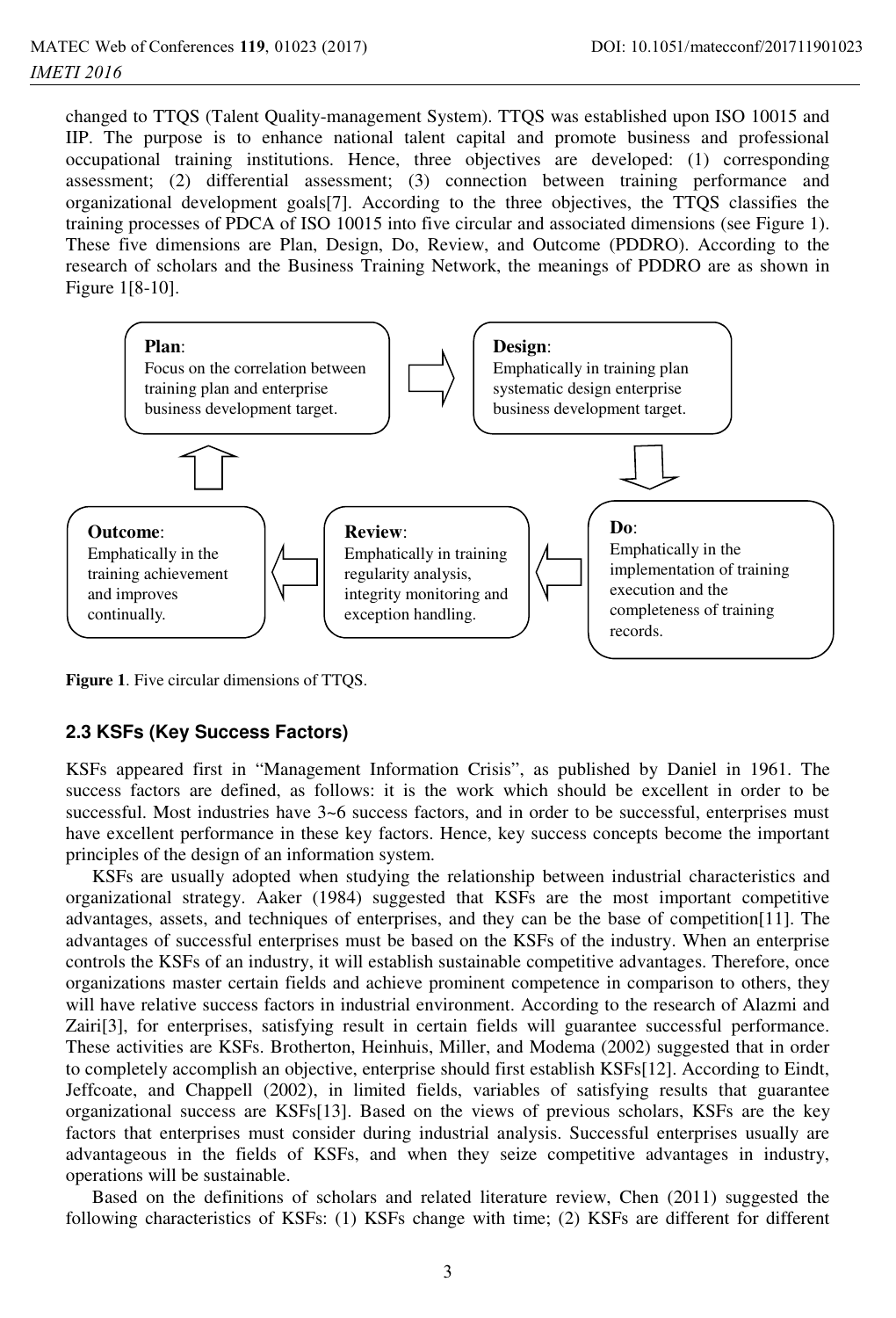subjects of industry, goods, and markets; (3) KSFs will change with life cycle; (4) KSFs should be based on future trends[14]. Therefore, when studying KSFs, managers should consider the characteristics of the industry, as well as different times or life cycles of products, in order to obtain competitive advantages. Ho (1990) suggested that four methods are commonly adopted to confirm the number of KSFs, including regression analysis, factor analysis, Delphie, and AHP. AHP is the most common[15].

# **3 Research method**

### **3.1 Research process**

The research process is as shown in Figure 2. First, by collection, analysis, and review of primary literatures, the researcher generalized the analysis of KSFs in TTQS introduced in international hotels. Based on the theory, this study developed the dimensions and principles of a case interview outline. Secondly, it selected and invited the human resource supervisors of international hotels and TTQS assessment members. Based on the previous dimensions, it discussed and consulted experts regarding the questionnaire in order to validate the propriety of dimensions and adjust them to develop the final AHP questionnaire. Secondly, it selected the subjects. After retrieving the questionnaires, the researcher calculated the order of the factors, according to Expert Choice, to lead to the research results.



**Figure 2**. Research process

### **3.2 Subjects of experts**

The interviews lasted from March 20 to June 10, 2014. There were ten subjects, including 3 human resource supervisors that have participated in TTQS assessment in international hotels, and 7 assessment members or consultants of international hotels. Among the assessment members, 2 have backgrounds in the food and hospitality industry.

### **3.3 AHP questionnaire distribution and effectiveness analysis**

By literature review and hierarchical framework of interview results, this study established the AHP questionnaire. The purpose was to determine the weights and rankings of KSFs of TTQS introduced in international hotels. The questionnaires were distributed from July 1 to November 10, 2014. Regarding the number of questionnaires distributed, according to the suggestion of Saaty and Forman (1996), when dealing with decision-making by AHP, the number of experts should few,  $5~15$  is appropriate[16]. Therefore, in this study, questionnaires were distributed to 6 human resource supervisors that have participated in TTQS assessment in tourist hotels, and 9 assessment members or consultants of international hotels. A total of 15 questionnaires were distributed and return rate was 100%. The figures obtained from questionnaires were analyzed by Expert Choice. The valid return rate was 100%, and all questionnaires were tested by C.I. and C.R. Therefore, in this study, there are 15 valid questionnaires, and the screening principle is shown, as follows:

```
(1) C.I.: C.I.>0.1
```
 $(2)$  C.R.: C.R. $>0.1$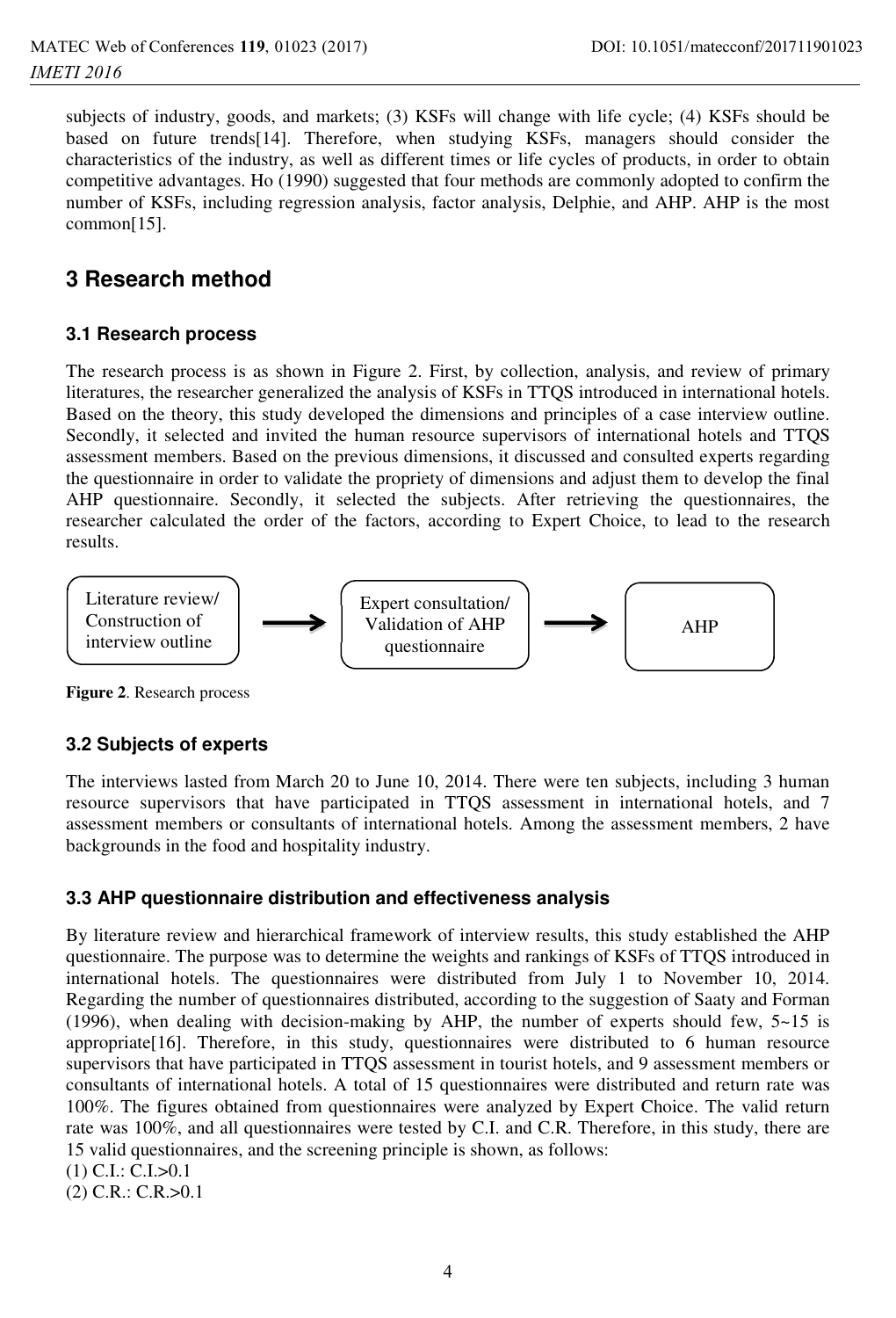# **4. Data analysis and results**

## **4.1 Literature review and questionnaire development**

| Researchers       | KSFs of ISO 10015 or TTQS introduced in enterprises                                    | Research Method             |  |  |  |  |
|-------------------|----------------------------------------------------------------------------------------|-----------------------------|--|--|--|--|
| Wang(2006)        | 1. HRD personnel should possess more knowledge and skills related Observation research |                             |  |  |  |  |
|                   | to the process of training design                                                      |                             |  |  |  |  |
|                   | 2. Support of management                                                               |                             |  |  |  |  |
| Lin(2006)         | 1. Stakeholders' active participation                                                  | Observation research        |  |  |  |  |
|                   | 2. Investigation of demands of business training                                       |                             |  |  |  |  |
|                   | 3. Construction standard of employees' competence                                      |                             |  |  |  |  |
|                   | 4. Planning and design competence of training course                                   |                             |  |  |  |  |
|                   | 5. Connection between training process and business performance                        |                             |  |  |  |  |
| Lin, Chin, Huang, | 1. Support of management                                                               | <b>SPSS</b><br>quantitative |  |  |  |  |
| Huang             | 2. Employees' understanding and participation in the overall strategy statistics       |                             |  |  |  |  |
| (2007)            | of educational training of the company                                                 |                             |  |  |  |  |
|                   | 3. Stakeholders' active participation                                                  |                             |  |  |  |  |
|                   | 4. Continuous improvement                                                              |                             |  |  |  |  |
|                   | 5. Systematic database                                                                 |                             |  |  |  |  |
| Peng $(2007)$     | 1. High-ranking supervisors' participation                                             | Observation research        |  |  |  |  |
|                   | 2. Educational training plan should match operational strategy                         |                             |  |  |  |  |
|                   | 3. Completeness of documents and records                                               |                             |  |  |  |  |
|                   | 4. Construction of standard business processes and training system                     |                             |  |  |  |  |
|                   | 5. Person in charge must have complete competence and skill of                         |                             |  |  |  |  |
|                   | competence analysis and design of training courses                                     |                             |  |  |  |  |
|                   | 6. Setting of KPI indicators                                                           |                             |  |  |  |  |
|                   | 7. Training upon salary, examination, or promotions                                    |                             |  |  |  |  |
| Chen              | 1. Support and determination of high-ranking supervisors<br>Interview                  |                             |  |  |  |  |
| (2008)            | 2. All employees' participation and identification                                     |                             |  |  |  |  |
|                   | 3. Educational training and employee quality                                           |                             |  |  |  |  |
|                   | 4. Validation and assistance of guidance unit                                          |                             |  |  |  |  |
|                   | 5. Customer orientation and communication                                              |                             |  |  |  |  |
|                   | 6. Usage of information system                                                         |                             |  |  |  |  |
|                   | 7. Precise planning and thorough execution                                             |                             |  |  |  |  |
|                   | 8. Current system (such as ISO related system) and previous                            |                             |  |  |  |  |
|                   | successful experience                                                                  |                             |  |  |  |  |
|                   | 9. Document control and writing                                                        |                             |  |  |  |  |
|                   | 10. Continuous improvement                                                             |                             |  |  |  |  |
|                   | 11. Confirmation of auditing and adjustment effect                                     |                             |  |  |  |  |
| Huang(2009)       | 1. Support and determination of high-ranking supervisors                               | Analytic<br>hierarchy       |  |  |  |  |
|                   | 2. Team members' execution ability of human capital                                    | process (AHP)               |  |  |  |  |
|                   | 3. Connection between training demands and organizational                              |                             |  |  |  |  |
|                   | performance                                                                            |                             |  |  |  |  |
|                   | 4. Training result enhances organizational performance                                 |                             |  |  |  |  |
|                   | 5. Project members have communication capacity                                         |                             |  |  |  |  |
|                   | 6. Employees' learning and action plan before training                                 |                             |  |  |  |  |
| Yeh and Tsai      | High-ranking supervisors' high commitment<br>and<br>1.                                 | active Observation research |  |  |  |  |
| (2010)            | involvement in IIP                                                                     |                             |  |  |  |  |
|                   | 2. One professional human resource employee in the organization as                     |                             |  |  |  |  |
|                   | the key promoter of IIP                                                                |                             |  |  |  |  |
|                   | 3. Successful and in-depth strategy communication in the                               |                             |  |  |  |  |
|                   | organization                                                                           |                             |  |  |  |  |
|                   | 4. Members have ownership and sense of belonging to the institution,                   |                             |  |  |  |  |
|                   | which effectively lowers employees' turnover rate                                      |                             |  |  |  |  |
|                   | 5. Organization can transform IIP into important management tool of                    |                             |  |  |  |  |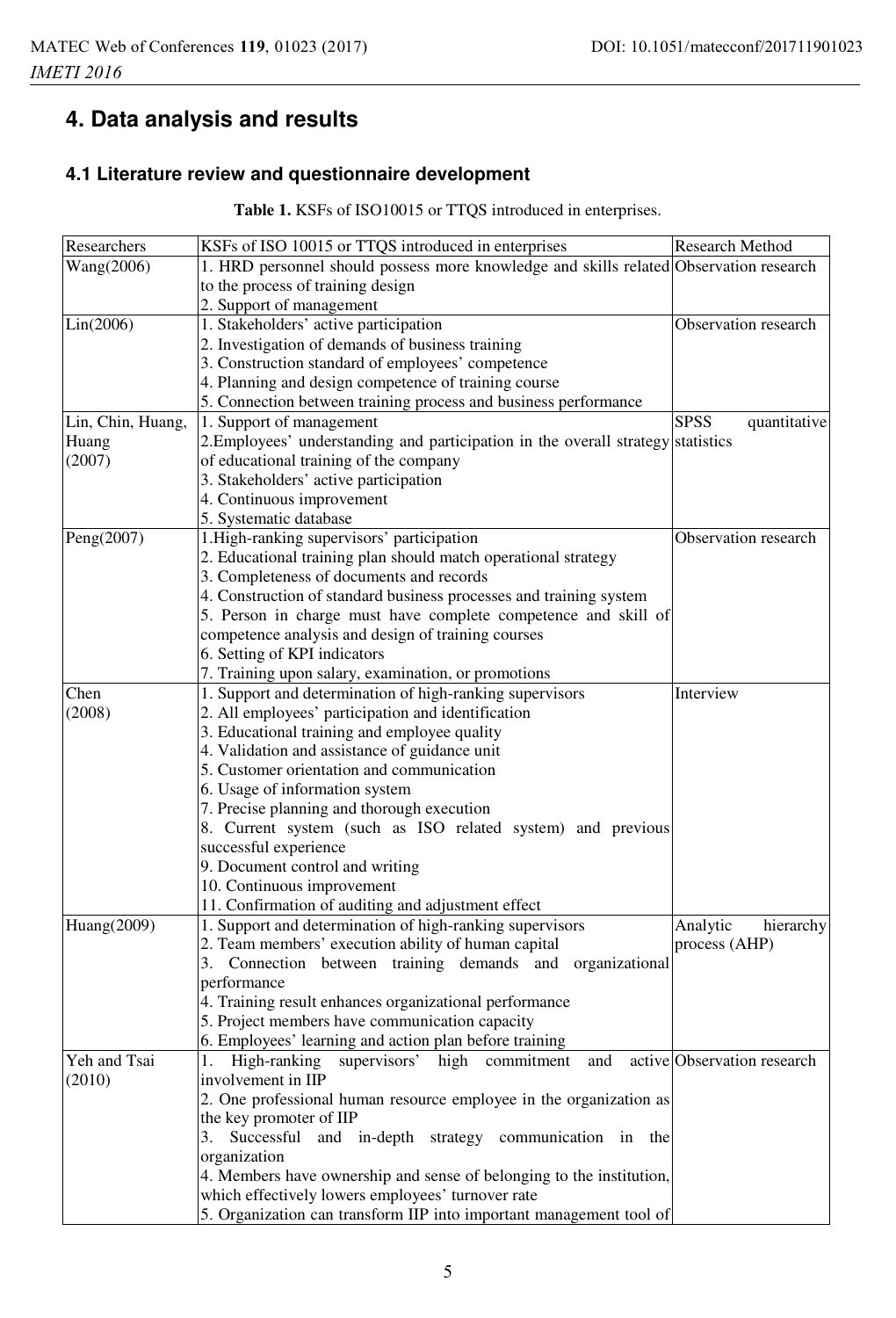|              | organizational reform and implement it                                         |               |
|--------------|--------------------------------------------------------------------------------|---------------|
|              | 6. IIP system is further combined with organizational culture                  |               |
|              | 7. Organization has continuous improvement                                     |               |
| Pai and Kung | 1. Leaders participation, and implementation is from top to the Analytic       | hierarchy     |
| (2012)       | bottom in order to enhance the determination of introduction.                  | process (AHP) |
|              | 2. Person in charge should have intention to learn knowledge related           |               |
|              | to TTOS.                                                                       |               |
|              | 3. Work Union should recognize market demand and communicate                   |               |
|              | with lecturers regarding the design of courses.                                |               |
|              | 4. Assistance from consultants of TTQS.                                        |               |
|              | Huang et al. $(2013)$ 1. Support and determination of high-ranking supervisors |               |
|              | 2. Total employees' participation and identification                           |               |
|              | 3. Educational training and employee quality                                   |               |
|              | 4. Validation and assistance of guidance unit                                  |               |
|              | 5. Customer orientation and communication                                      |               |
|              | 6. Usage of information system                                                 |               |
|              | 7. Precise planning and thorough execution                                     |               |
|              | 8. Current system (such as ISO related system) and previous                    |               |
|              | successful experience                                                          |               |
|              | 9. Document control and writing                                                |               |
|              | 10. Continuous improvement                                                     |               |
|              | 11. Confirmation of auditing and adjustment effect                             |               |

**Table 2.** Definitions and descriptions of key factors of TTQS introduced in tourist hotels.

| Ultimate goal        | Level 1                            | Code           | Level 2                                                                                           |  |  |  |
|----------------------|------------------------------------|----------------|---------------------------------------------------------------------------------------------------|--|--|--|
|                      | А.<br>Organizational<br>management | A1             | High-ranking<br>supervisors'<br>high degree of support<br>and<br>participation                    |  |  |  |
|                      |                                    | A2             | Active acquisition of TTQS related knowledge of persons in<br>charge                              |  |  |  |
|                      |                                    | A <sub>3</sub> | Regular training organization experience before introduction of<br><b>TTOS</b>                    |  |  |  |
|                      |                                    | A <sub>4</sub> | High cognition of department supervisors regarding training<br>responsibility                     |  |  |  |
|                      |                                    | A5             | Complete documents related to training                                                            |  |  |  |
|                      |                                    | A6             | Assistance from consultants of TTOS                                                               |  |  |  |
|                      | <b>B.</b> Training<br>design       | B1             | Connection between competence demand of different levels and<br>categories of posts of the course |  |  |  |
|                      |                                    | B <sub>2</sub> | Specific training goals before practice of training                                               |  |  |  |
| <b>KSFs of TTOS</b>  |                                    | B <sub>3</sub> | Learners' recognition of course objectives before the course                                      |  |  |  |
| introduced in        |                                    | <b>B</b> 4     | Department supervisors' participation in course design                                            |  |  |  |
| international hotels |                                    | B <sub>5</sub> | Lecturers' participation in course design                                                         |  |  |  |
|                      |                                    | <b>B6</b>      | Connection between the demands of target learners and the<br>organization                         |  |  |  |
|                      | C. Training<br>execution           | C1             | Offering a positive environment for course learning by persons in<br>charge                       |  |  |  |
|                      |                                    | C <sub>2</sub> | Employees' learning and action plan before training                                               |  |  |  |
|                      |                                    | C <sub>3</sub> | administrative<br>Complete<br>training record by systematic<br>management                         |  |  |  |
|                      |                                    | C <sub>4</sub> | Arrangement of assistants of courses in order to guarantee course<br>execution                    |  |  |  |
|                      | D. Result<br>assessment            | D1             | Complete review to continuously improve quality                                                   |  |  |  |
|                      |                                    | D <sub>2</sub> | Setting of KPI indicators                                                                         |  |  |  |
|                      |                                    | D <sub>3</sub> | Training upon salary, examination, or promotions                                                  |  |  |  |

Source: Compiled by this study

Results of data collection and literature of ISO10015 introduced in organizations, IIP of the U.K., and TTQS, are as shown in Table 1. Upon review of previous literature and key factors, regarding validity,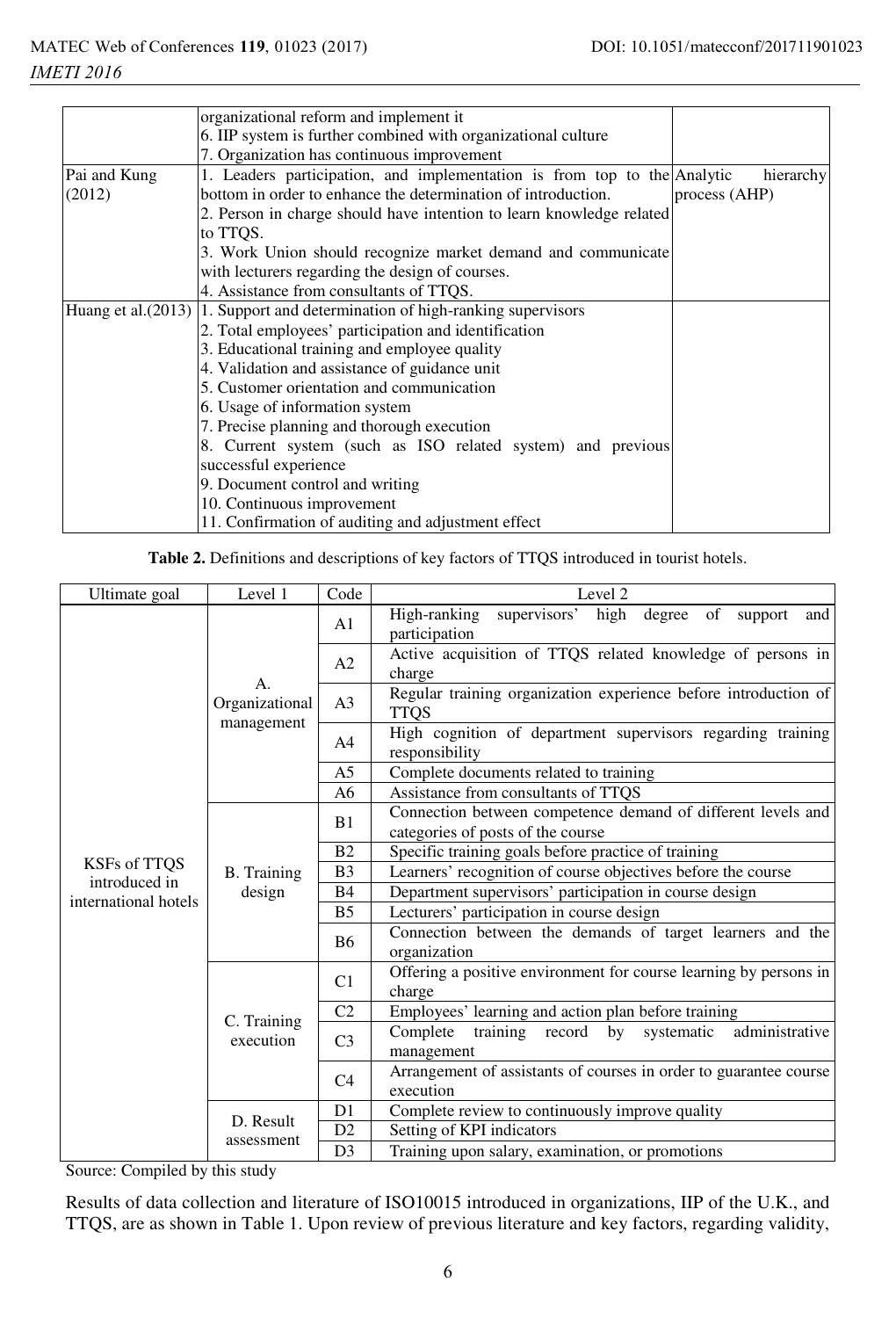before distributing questionnaires, this study authorized 3 human capital supervisors that participated in TTQS assessment, and 7 assessment members or consultants in international hotels, in order to examine the expert validity of the questionnaire. By interview or e-mail, this study deleted or added the descriptions of some items of the questionnaire. Finally four dimensions are developed: organizational management, training design, training execution, and result assessment (Level 1), including 19 sub-items (Level 2). The definitions and descriptions of KSFs are as shown in Table 2.

### **4.2 Relative weights of KSFs**

By four dimensions, as obtained from previous interview results, including 16 KSFs, this study establishes the hierarchical structure of AHP and compares the relative weights in order to obtain the degrees of factors. The analytical results of the relative weights of the four dimensions, as well as the relative weights of the total KSFs, are as shown in Table 3. The results indicate 19 KSFs in four dimensions. Based on the suggestions of Saaty and Forman (1996), inconsistency of each level is C.R. (Consistence Ratio). When C.R. is lower than 0.1, consistency is acceptable. This study conducts analysis by Expert Choice, and obtains  $C.R.=0.017$  of total dimensions. The value is lower than 0.1; hence, the consistency of matrix is high[16].

**Table 3.** Relative weights of the four levels and sub-factors of KSFs of TTQS introduced in tourist hotels.

| Ultimate<br>goal                | Level 1                            | Weight | Level 2                                                                                              | Weight |
|---------------------------------|------------------------------------|--------|------------------------------------------------------------------------------------------------------|--------|
|                                 | А.<br>organizational<br>management | 0.487  | A1 High-ranking supervisors' high degree of support and<br>participation                             | 0.371  |
|                                 |                                    |        | A2 Active acquisition of TTQS related knowledge of<br>persons in charge                              | 0.225  |
|                                 |                                    |        | A3 Regular training organization experience before<br>introduction of TTQS                           | 0.127  |
|                                 |                                    |        | A4 High cognition of department supervisors regarding<br>training responsibility                     | 0.108  |
|                                 |                                    |        | A5 Complete documents related to training                                                            | 0.046  |
|                                 |                                    |        | A6 Assistance from consultants of TTQS                                                               | 0.123  |
|                                 | B. training<br>design              | 0.286  | B1 connection between competence demand of different<br>levels and categories of posts of the course | 0.122  |
| KSFs of                         |                                    |        | B2 Specific training goals before practice of training                                               | 0.257  |
| <b>TTQS</b><br>introduced<br>in |                                    |        | B3 Learners' recognition of course objectives before the<br>course                                   | 0.111  |
|                                 |                                    |        | B4 Department supervisors' participation in course design                                            | 0.063  |
| international<br>hotels         |                                    |        | B5 Lecturers' participation in course design                                                         | 0.081  |
|                                 |                                    |        | B6 Connection between the demands of target learners and<br>the organization                         | 0.366  |
|                                 | C. training<br>execution           | 0.127  | C1 Offering a positive environment for course learning by<br>persons in charge                       | 0.243  |
|                                 |                                    |        | C2 Employees' learning and action plan before training                                               | 0.288  |
|                                 |                                    |        | C3 Complete training record by systematic administrative<br>management                               | 0.202  |
|                                 |                                    |        | C4 Arrangement of assistants of courses in order to<br>guarantee course execution                    | 0.267  |
|                                 | D. result<br>assessment            | 0.109  | D1 Complete review to continuously improve quality                                                   | 0.235  |
|                                 |                                    |        | D2 Setting of KPI indicators                                                                         | 0.376  |
|                                 |                                    |        | D3 Training upon salary, examination, or promotions                                                  | 0.389  |

Source: Compiled by this study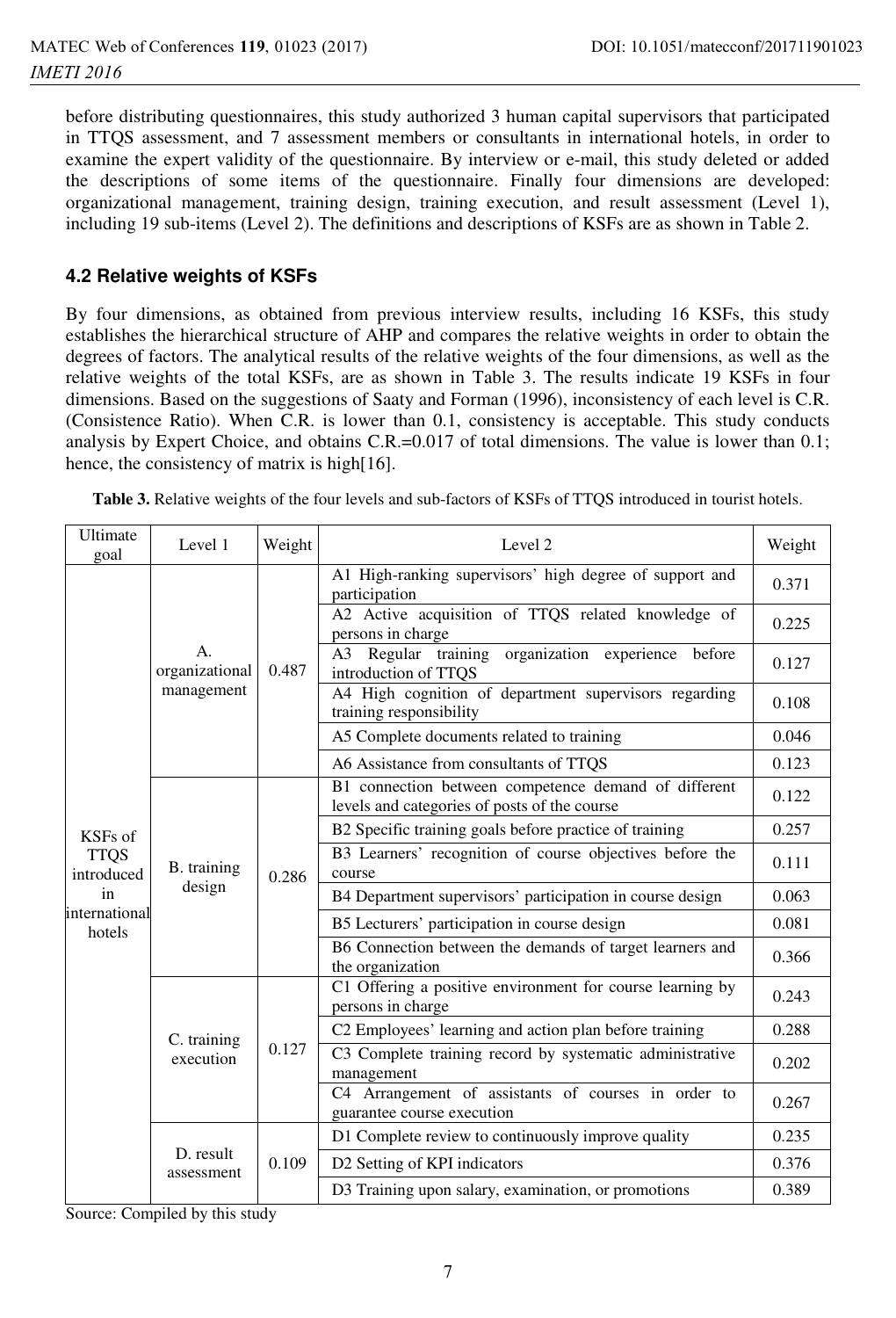# **5 Conclusion and suggestions**

### **5.1 Conclusions**

In conclusion, the researcher will first generalize the findings and results discussion. Based on the rankings of the relative weights of the sub-factors of the dimensions, this study develops a weight framework for KSFs of TTQS introduced in tourist hotels (Table 4), as follows:

| Ultimate<br>goal                                                    | Level                              | Weight | Level 2                                                                                | Weight | Rankin<br>g    |
|---------------------------------------------------------------------|------------------------------------|--------|----------------------------------------------------------------------------------------|--------|----------------|
|                                                                     | А.<br>organizational<br>management | 0.478  | A1 High-ranking supervisors' high degree of support and<br>participation               | 0.371  | 1              |
|                                                                     |                                    |        | A2 Active acquisition of TTQS related knowledge of<br>persons in charge                | 0.225  | 2              |
|                                                                     |                                    |        | A3 Regular training organization experience<br>before<br>introduction of TTQS          | 0.127  | 3              |
|                                                                     |                                    |        | A6 Assistance from consultants of TTQS                                                 | 0.123  | $\overline{4}$ |
| <b>KSFs</b><br>of<br><b>TTQS</b><br>introduced<br>in<br>internation |                                    |        | A4 High cognition of department supervisors regarding<br>training responsibility       | 0.108  | 5              |
|                                                                     |                                    |        | A5 Complete documents related to training                                              | 0.046  | 6              |
|                                                                     | B. training<br>design              | 0.286  | B6 Connection between the demands of target learners and<br>the organization           | 0.366  | 1              |
|                                                                     |                                    |        | B2 Specific training goals before practice of training                                 | 0.257  | 2              |
|                                                                     |                                    |        | B1 Connection between competence demand of different<br>levels and posts of the course | 0.122  | 3              |
|                                                                     |                                    |        | B3 Learners' recognition of course objectives before the<br>course                     | 0.111  | $\overline{4}$ |
| al hotels                                                           |                                    |        | B5 Lecturers' participation in course design                                           | 0.081  | 5              |
|                                                                     |                                    |        | B4 Department supervisors' participation in course design                              | 0.063  | 6              |
|                                                                     | C. training<br>execution           | 0.127  | C2 Employees' learning and action plan before training                                 | 0.288  | $\mathbf{1}$   |
|                                                                     |                                    |        | C4 Arrangement of assistants of courses in order to<br>guarantee course execution      | 0.267  | 2              |
|                                                                     |                                    |        | C1 Offering a positive environment for course learning by<br>persons in charge         | 0.243  | 3              |
|                                                                     |                                    |        | C3 Complete training record by systematic administrative<br>management                 | 0.202  | 4              |
|                                                                     | D. result<br>assessment            |        | D1 Training upon salary, examination, or promotions                                    | 0.389  | $\mathbf{1}$   |
|                                                                     |                                    |        | 0.109 D2 Setting of KPI indicators                                                     | 0.376  | 2              |
|                                                                     |                                    |        | D3 Complete review to continuously improve quality                                     | 0.235  | 3              |

**Table 4.** Ranking of weights of KSFs of TTQS introduced in tourist hotels.

Source: Compiled by this study

### 5.1.1 Importance rankings of the four dimensions

According to the analytical results of the dimensions at the first level, the rankings of importance are, as follows: organizational management (0.478), training design (0.286), training execution (0.127), and results assessment (0.109). The previous four dimensions have importance ranking of KSFs of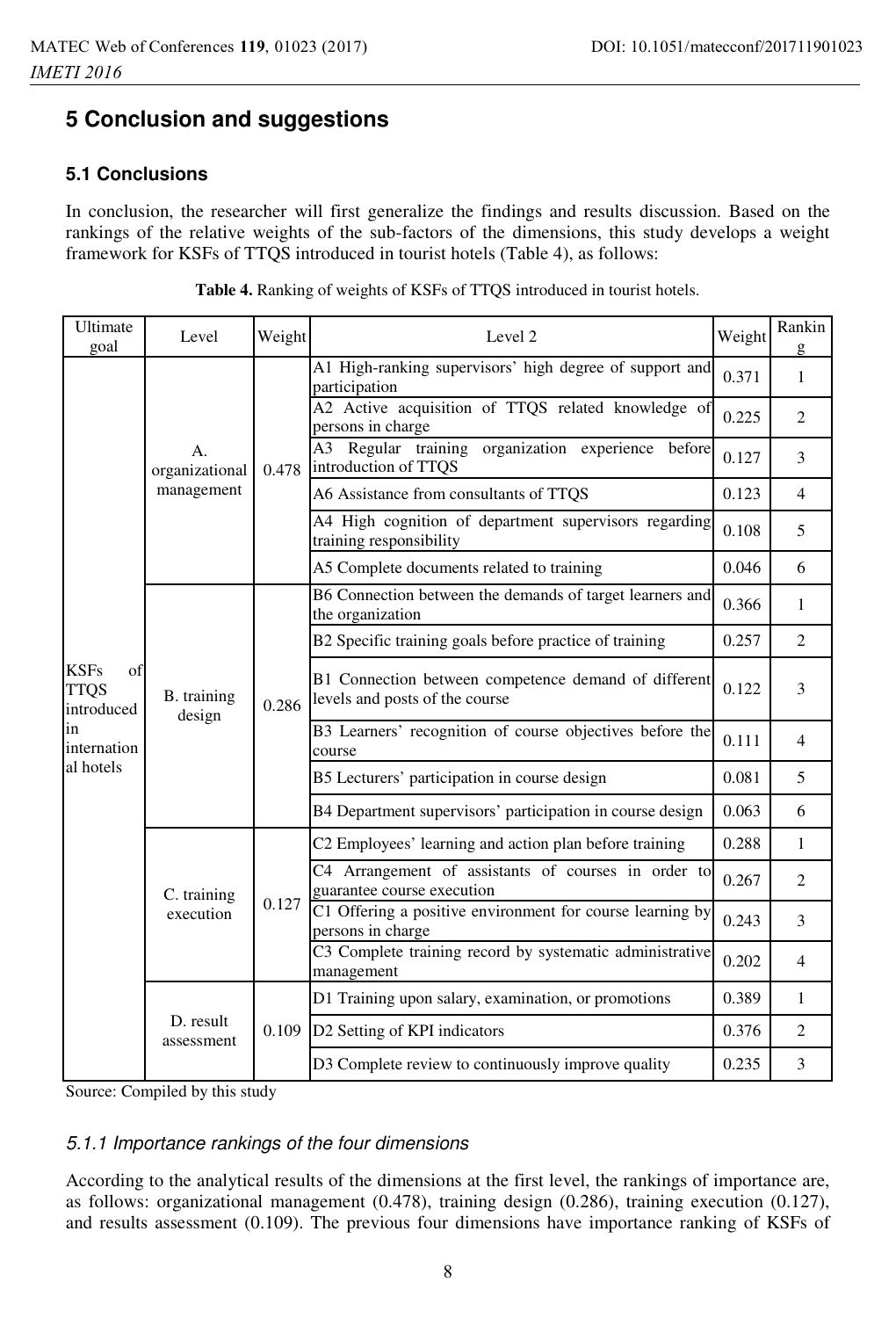TTQS introduced in tourist hotels. The results show that according to all experts, organizational management is the priority of KSFs of TTQS introduced in tourist hotels. The result matches the findings of several scholars[9, 17-20]. Based on the previous result, when introducing TTQS, tourist hotels must first focus on reform of the organizational system, and change the previous model to authorize training for the business department. The training organization department should not be passive, and must establish a systematic training model with documents in order to dominate, assist, and audit training.

#### 5.1.2 Analytical results of hierarchical weights of sub-factors

The second level includes 19 sub-dimensions. When analyzing weights, the researcher divides them into hierarchical weights and total weights. Hierarchical weights mean the relative importance of plans in the next level, as based upon the standard of the previous level, which shows the importance of plans, as based upon the criteria, meaning the prior vector upon the criteria of the previous level. Therefore, the sum of the hierarchical values upon the same criterion must be 1.0.

Regarding organizational management, the weight of high-ranking supervisors' high support and participation (0.371) is the highest; followed by: active acquisition of TTQS related knowledge of persons in charge (0.225), regular training organization experience before introduction of TTQS (0.127), assistance from consultants of TTQS (0.123), high cognition of department supervisors regarding training responsibility (0.108), and complete documents related to training (0.046). Based on research, TTQS is systematic educational training, and the introduction of TTQS means to introduce new ISO. Reform is required in organizational behavior. All organizational reform requires high-ranking supervisors' significant support and participation, and the results of this study indicate the same. In addition, understanding of TTQS knowledge of persons in charge is second. When introducing TTQS, they should not lack agreement or understanding. Therefore, regarding communication with high rank or introduction to employees, persons in charge should understand more about TTQS. Therefore, TTQS can be integrated with an original training model in order to avoid the obstacles of the introduction of a new system. In addition, when introducing the TTQS system, the assistance of a TTQS consultant and previous training of organization experience will accelerate the introduction.

Regarding training design, the weight of the connection between the demands of target learners and the organization (0.366) is the highest, followed by: specific training objectives before training (0.257), connection between competence demand of different levels and posts of the course (0.122), learners' recognition of course objectives before class (0.111), lecturers' participation in course design (0.081), and department supervisors' participation in course design (0.063). Based on the results, organizational demand is the priority of training for organizations, meaning the right learners and the right courses are the most important. Therefore, connection between the demands of target learners and the organization, specific training objectives before training, and connection between competence demand of different levels and posts of the course are the top 3 of the training design. In addition, in order to meet the competence gap of the business department by training, we suggest that lecturers and department supervisors can participate in course design.

Regarding training execution, the weight of the establishment of employees' learning and action plans before training (0.288) is the highest, followed by: Arrangement of assistants of courses in order to guarantee course execution (0.267), offering a positive environment for course learning by persons in charge (0.243), and complete training record by systematic administrative management (0.202). Based on the results, the establishment of employees' learning and action plan before training is the most important. This is consistent with the connection with organizational demand in training design. Secondly, arrangement of assistants in the course, as well as offering good training locations, will result in successful training.

Regarding the results assessment, the weight of training upon salary, examination, or promotions (0.389) is the highest, followed by: setting of KPI indicators (0.376) and complete review to continuously improve quality (0.235). According to the results, training upon salary, examination, or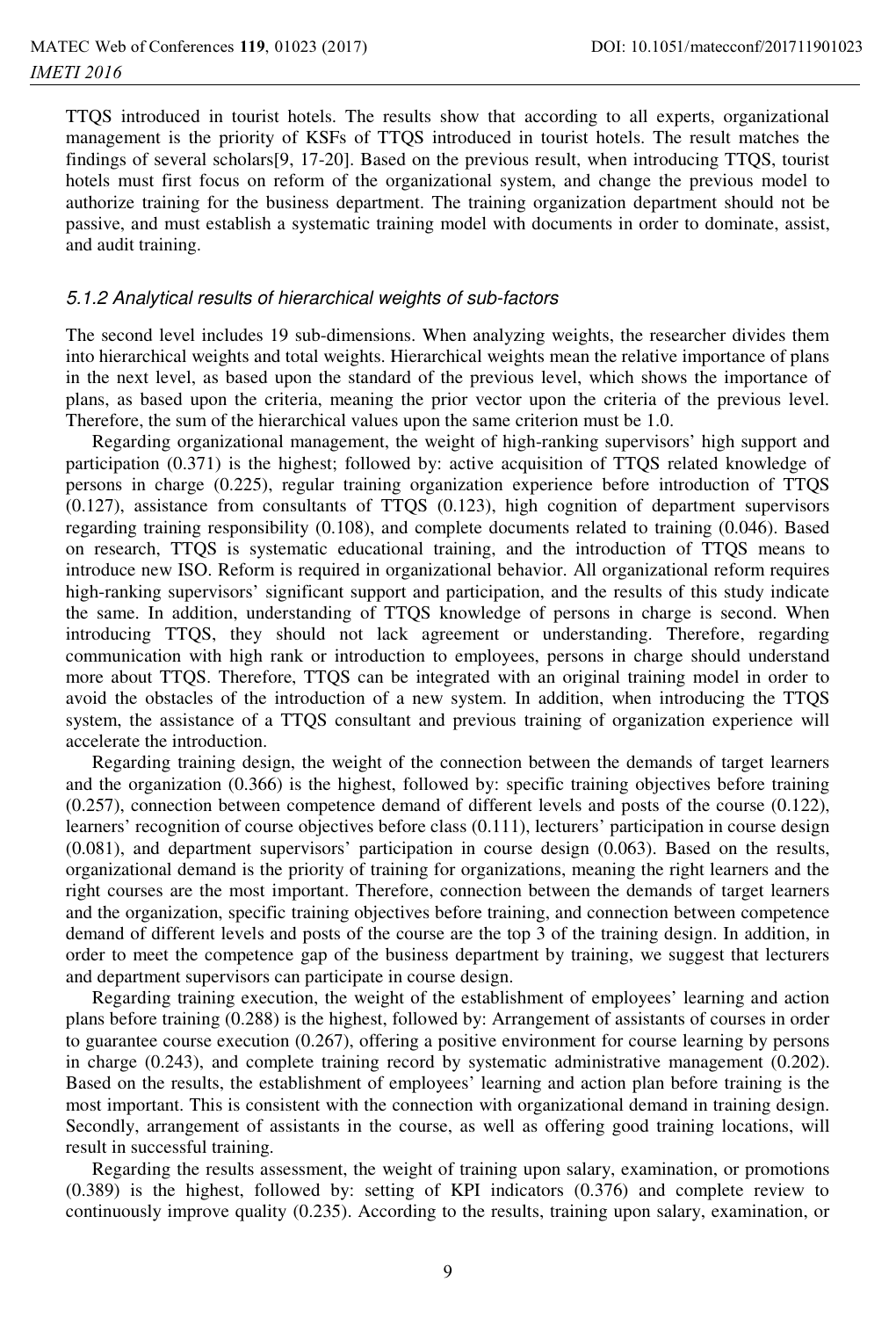promotion will enhance the learners' training motivation. In addition, by setting KPI indicators, training and business departments will have a reference, and learn how to arrange a proper labor force and time. However, the results demonstrate that the score of continuous quality improvement by complete review is the lowest, which shows that enterprises pay attention to short-term effectiveness of training, and is the gap with TTQS that focuses on continuous improvement.

### 5.1.3 Analytical results of total weights of sub-factors

**Table 5.** Overall relative weights and rankings of KSFs of TTQS introduced in international hotels.

| KSFs of TTQS introduced in international hotels                                   | Overall weights | Ranking |
|-----------------------------------------------------------------------------------|-----------------|---------|
| A1 High-ranking supervisors' high degree of support and participation             | 0.177           | 1       |
| A2 Active acquisition of TTQS related knowledge of persons in charge              | 0.108           | 2       |
| B6 Connection between the demands of target learners and the organization         | 0.105           | 3       |
| B2 Specific training goals before practice of training                            | 0.074           | 4       |
| A3 Regular training organization experience before introduction of TTQS           | 0.061           | 5       |
| A6 Assistance from consultants of TTQS                                            | 0.059           | 6       |
| A4 High cognition of department supervisors regarding training<br>responsibility  | 0.052           | 7       |
| D1 Training upon salary, examination, or promotions                               | 0.042           | 8       |
| D2 Setting of KPI indicators                                                      | 0.041           | 9       |
| C2 Employees' learning and action plan before training                            | 0.037           | 10      |
| B1 Connection between competence demand of different levels and posts             | 0.035           | 11      |
| of the course                                                                     |                 |         |
| C4 Arrangement of assistants of courses in order to guarantee course<br>execution | 0.034           | 12      |
| B3 Learners' recognition of course objectives before the course                   | 0.032           | 13      |
| C1 Offering a positive environment for course learning by persons in<br>charge    | 0.031           | 14      |
| C3 Complete training record by systematic administrative management               | 0.026           | 15      |
| D3 Complete review to continuously improve quality                                | 0.026           | 16      |
| B5 Lecturers' participation in course design                                      | 0.023           | 17      |
| A5 Complete documents related to training                                         | 0.022           | 18      |
| B4 Department supervisors' participation in course design                         | 0.018           | 19      |

Source: Compiled by this study

Total weights mean relative importance at the same level regarding the previous level of the upper level. It refers to the prior vector of the total concern of the total objective. Hence, the sum of all criteria of the next level or prior weights of the plan should be 1. Table 5 shows total relative weights and ranking of the sub-dimensions at the second level. Based on Table 5, the top 5 key factors among the 19 sub-dimensions at the second level are high-ranking supervisors' high degree of support and participation (0.177), active acquisition of TTQS knowledge by persons in charge (0.108), connection between the demands of target learners and the organization (0.105), specific training objectives before training (0.074), and regular training organization experience before introduction of TTQS (0.061). The rankings show that "high-ranking supervisors' support and participation" is the most important factor of organizations when introducing the TTS system. This result matches the findings of many scholars regarding the key factors of ISO 9001 or ISO10015 introduced by enterprises. In addition, recognition of the TTQS knowledge of persons in charge is the second, which matches the sixth indicator "capacity of persons in charge" in the TTQS list of the business version.